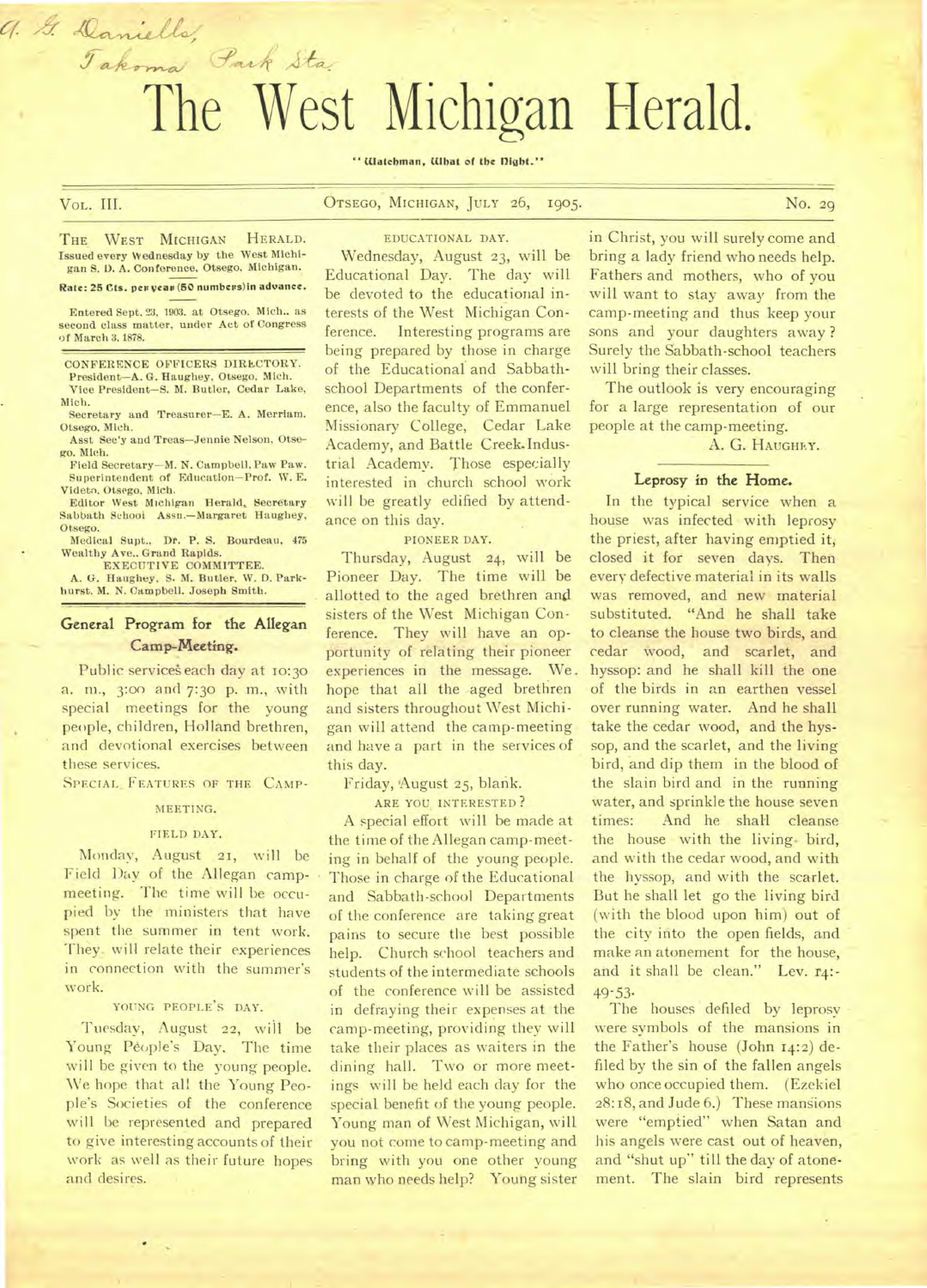# 2 **THE** WEST MICHIGAN HERALD. July 26, 1905

Christ and the living bird Satan. The bird representing Christ was slain in an earthen vessel over running water, signifying the death of Christ in the earth. The running water represents the river of life beneath the sacrifice, or hope of life both for the earth and the subjects of atonement. The wood and scarlet and hyssop no doubt represent the substance and decorations of the heavenly mansions marred by sin. "Are these (says Satan of the remnant) the people who are to take my place in Heaven, and the place of the angels who united with me?" Testimonies No. 32, p. 229.

The "mansions" are nearly ready. Are you ready to occupy them ?

A. SMITH.

# From the Field.

BENTON HARBOR.

The first meeting in this place was held Thursday evening, June 21, with about thirty in attendance. Considering our location, in acity, our attendance is good. Those who attend are an intelligent class, and some are deeply interested.

'The editor of the daily newspaper has kindly given us the privilege to use it freely as an advertiser. The report and summary of each meeting, together with the announcement of the subject for the coming evening, appears daily in a conspicuous place upon its page. The street car company also willingly granted us the privilege of advertising upon their cars.

We are confident that God is blessing our efforts and that several will take their stand for truth and right. Paul may plane and Apollos water, but the Lord alone can give the increase.

> M. S. BURNHAM. J. C. BROWER. H. C. PITTON.

**R.** C. HORTON.

#### WOODBURY.

Shortly after the council meeting at Kalamazoo we began our season's work. After looking over the situation, it was decided to pitch our tent at Woodbury, a small village at the junction of the Pere Marquette and Chicago, Kalamazoo, and Saginaw railroads. The Lord blessed us in securing a good location near the center of the village and a good organ for use in the tent free of cost.

People here had been warned against us, but the interest has grown steadily in spite of opposition and the unfavorable weather. The pastor of the German Evangelical church has been very friendly, attending our meetings and aiding us in different ways, and we have attended services at his church by special invitation. His family have attended almost every meet • ing at the tent. A young man who is an earnest worker in the Salvation Army has attended our meetings and at different times has spent several hours studying points of our faith. Several others are attending regularly and seem much interested. We are of good courage and desire your prayers for the success of the work here.

> FRED BRINK, B. F. KNEELAND.

#### GRAND RAPIDS.

It has been some time since the readers of the WEST MICHIGAN HERALD have heard from me, so I will take a few moments to tell them that the Lord is going before. We will never know till Jesus gathers his jewels what has been accomplished through handing out tracts and papers and improving every opportunity to speak to those we meet of the dear Saviour who shed his precious blood on Calvery. But if we are faithful in improving the moments which are so swiftly passing, Jesus will say to us "Well done." That is what I want to hear him say to me.

I can see the enemy working to have the people and to sift them as wheat, but the promise in Amos 9:9 is that not one grain shall fall to the earth. So I am of good courage. Jesus will lead us to the

honest souls when we humbly cling to him. But I need grace and strength to endure to the end.

One of my readers, a Holland lady who just accepted the Sabbath, came to meeting last Sabbath when the ordinances of the Lord's house were to be celebrated. She had never seen this service, so she did not want to remain, but it made such an impression on her that when she arrived at home she took her Bible and \_studied the thirteenth chapter of John. When I went to see her, she wept and told me she would not let it go by next time. The Lord is so good in leading his sheep.

Four of my readers are on the point of decision. Pray earnestly for them. 0 the harvest is great. Therefore let us work, watch, and pray. Our Saviour's coming is very near.

JENNIE DEYOUNG.

#### **Educational.**

# Relation of the Church School **Work to the Sabbath School.**

In considering the relation of the church school to the Sabbath school, let us think of it as the relation between the week-day training and the Sabbath-day training for the church.

As a school is "a place for the acquiring of knowledge and mental training," and as knowledge is "a clear and certain perception of • truth and duty," therefore a school, be it Sabbath or week-day, is a place for obtaining a clear and definite understanding of truth and duty. The great Teacher tells us, his word is truth, and that he is<br>the truth. Thus we see that a Thus we see that a school, proper, is a place for the obtaining of a clear and definite understanding of God, and his word, which instructs us concerning our duty, not alone to him, but to our fellow creatures and ourselves as well.

What more then could our superior Teacher do for us to give us a true education—"the restoration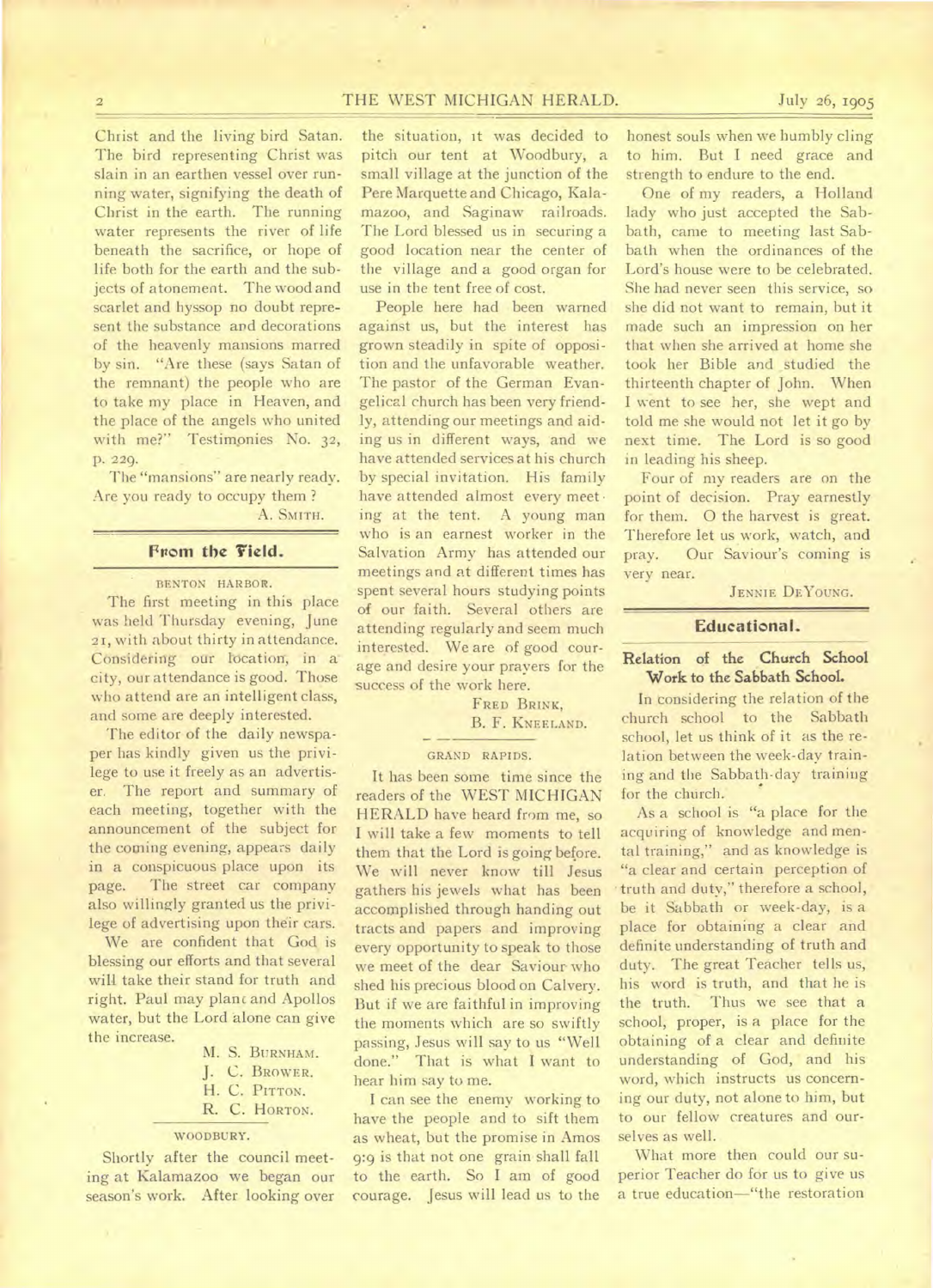July 26, 1905. THE WEST MICHIGAN HERALD. 3

of God in our souls"—than he has done ? He has given us a school on the Sabbath for the church, and a school on the week days for the church--I say for the church, Yes. If we educate our children and youth on the Sabbath day and during the week as God has told us to do, we will save our church; but if we do not, she will be destroyed. Is this last statement true ? Are there any facts recorded in history of the education of the children of God's people that corroborate this statement? Did you ever study the history of the Jews, a once chosen people to be light bearers to this dark world, even as we are, and recognize and take home to ourselves, the old Hebrew maxim, "Jerusalem was destroyed because the education of her children was neglected"? Ah, we all know this sad history well; also the Lord's words, "My people are destroyed for lack of knowledge." And, too, you remember, whenever our forefathers have felt a need of a reformation in religious, or church matters, God also put into our hearts, and instructed them concerning the great need of teaching their children in ways of truth and right, thus saving not only the precious lambs of the flock, but the whole fold, also. Let us notice: "And these words, which I command thee this day,shall be in thine heart: and thou shalt teach them diligently unto thy children, and shalt talk of them when thou sittest in thine house, and when thou walkest by the way, and when thou liest down, and when thou risest up. O that there were such an heart in them, that they would fear me, and keep all my commandments always, that it might be well with them, and with their children forever."

Again, I say, the Sabbath-school and the church-school are for the church. In the very character of the expression, Sabbath-school and church-school are inseparable, working and praying harmoniously together—both having the one infinite source, for "In him are hid

all the treasures of wisdom" and "In a knowledge of God, all true knowledge and real development have their source;" both the same beautiful basis, love, for "Love, the basis of creation and redemption, is the basis of true education," as is made plain in the law. "To love him, the infinite, omniscient One, with the whole strength, and mind, and heart, means the highest development of every power. Itmeans that in the whole being- the body, the mind, as well as the soul--the image of God is to be restored;" both the same channel through which comes all knowledge—the one Teacher, Christ Jesus, the Light of the world, from whom comes every true thought and every flash of the intellect; both the same foundation for study and intelligent training—the Bible, with its greatness of themes, dignified simplicity of language, and beauty of representations, it most certainly can quicken and develop pure, noble thoughts as nothing else can. And as to the perfect standard of truth, it deserves the most important place in education. Both schools have the same object -"the preparation of the children and youth for the joy of service in this world, and for the higher joy of wider service in the world to come."

Since there is such a close relation between these two schools, how can they be help to one another? There are many ways, some of which may be suggested. The church-school may deepen the interest in the Sabbath-school by a detailed study of the lesson, looking up geographical facts, drawing maps, and locating various places mentioned; looking up and comparing the historical facts with more modern history; also finding the most important truths and memorizing them, and by magnifying and developing and establishing the principles which have been especially taught in the Sabbathschool, thus making the churchschool a pillar of strength -to the

Sabbath-school, and a strong bulwark against all false teaching that would undermine faith in the Bible, a preventive against all deceptions of the last day "isms," a protecting link from Sabbath to Sabbath.

#### MAUD G. HENRY. (To be continued)

#### Stand by Your Superintendent.

No superintendent can succeed if his teachers do not stand by him, and no individual class can long be a success where the school is a failure. You may not always see the wisdom of some of the superintendent's plans, but if they do not succeed, do not let it be your fault. Where the teachers lack interest, so with the scholars.

Some scholars will be found doing little acts to torment and annoy the superintendent, if it is known that the teachers do not like him. Attend the teachers' meeting. There is always much to be done by few, and always need of help. If you wish your superintendent to do good work, give him all the support you can. No one needs it more than he.

#### —Selected.

The Cedar Lake Young People's Society, with a membership at present of twenty-five, sends in the following report of work done during the last six months:— "Story of Joseph" sold, 3 "Signs of the Times" given away, - 295 "Signs of the Times" sold, 5<br>Tracts given away, 5<br>155 Tracts given away, 155<br>Pages of tracts given away, 361 Pages of tracts given away, 361<br>"Christ's Object Lessons" sold, 2 "Christ's Object Lessons" sold, "Life Boat" sold, 5 "Youth's Instructor" given away, 14 Missionary visits made, 25<br>Missionary letters written, 23 Missionary letters written, Missionary letters received, - 7

#### **NOTICE.**

The Michigan Sanitarium of Kalamazoo can take a bright, active lady to work her way through the nurses' course just now. The regular course will begin November 1. Address T. H. Midgley, Supt.